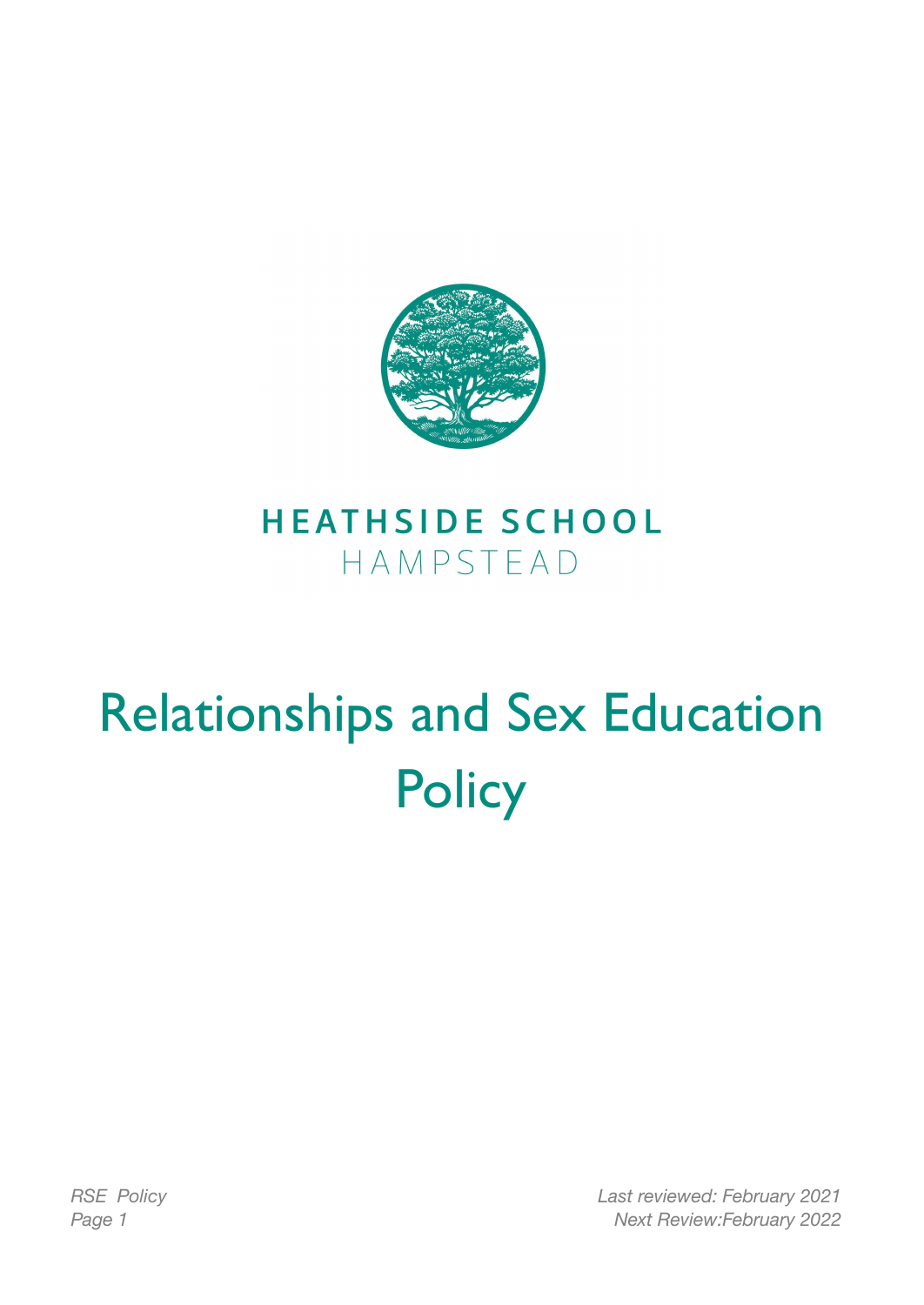#### Introduction

At Heathside we believe that Relationships and Sex Education (RSE) is vital for the personal, social and emotional development of our pupils. It equips children and young people with the information, skills and values they need to have safe, respectful and enjoyable relationships and empowers them to take responsibility for their sexual health and well-being.

Heathside School believes that all children and young people have a right to holistic, inclusive and needs-led RSE. We believe that through providing high quality RSE, we are upholding the ethos and values of our school and its commitment to equity and celebration of difference.

We will ensure the policy is effectively communicated to staff and parents, including through publishing the policy on our school website.

The information below complies with our statutory obligations to deliver RSE under sections 34 & 35 of the Children and Social Work Act 2017. It will have due regard for the DfE's statutory Relationships Education, Relationships and Sex Education and Health Education Guidance and other relevant guidance.

This policy should be read in conjunction with the following relevant policies:

- PSHEE Policy
- Anti-Bullying Policy
- Behaviour Policy
- Safeguarding and Child Protection Policy,
- Science Curriculum Policy,
- e-Safety Policy
- School Visitors Policy

### What is Relationships Education?

We define relationships education as learning about the physical, social, legal and emotional aspects of human relationships including friendships, intimate, sexual and committed relationships and family life.

We define sex education as learning about the physical, social, legal and emotional aspects of human sexuality and behaviour, including human reproduction. This includes conception and contraception, consent, safer sex, sexually transmitted infections and sexual health.

We take the approach that Relationships and Sex Education are best approached in an integrated way that is respectful of gender equity and human rights. We will seek to nurture children's curiosity about the world around them, supporting their development and their respect for themselves and each other.

#### Content and benefits of RSE

Central to Heathside is the belief that the education provided is not only about the gaining of knowledge and the acquiring of essential skills, important though they are, but that it is also about the personal development of each pupill, in its fullest sense.

In successive pieces of legislation since the 1992 Education Reform Act, the development of pupils' spiritual, moral, social and cultural development has been a focus of attention. An implication of this Act is that adults and young people alike should show, and be entitled to expect from others, good standards of behaviour, marked by respect, courtesy and freedom from harassment. All staff have a responsibility to make a positive contribution to pupils' personal development.

*RSE Policy Last reviewed: February 2021 Page 2 Next Review:February 2022*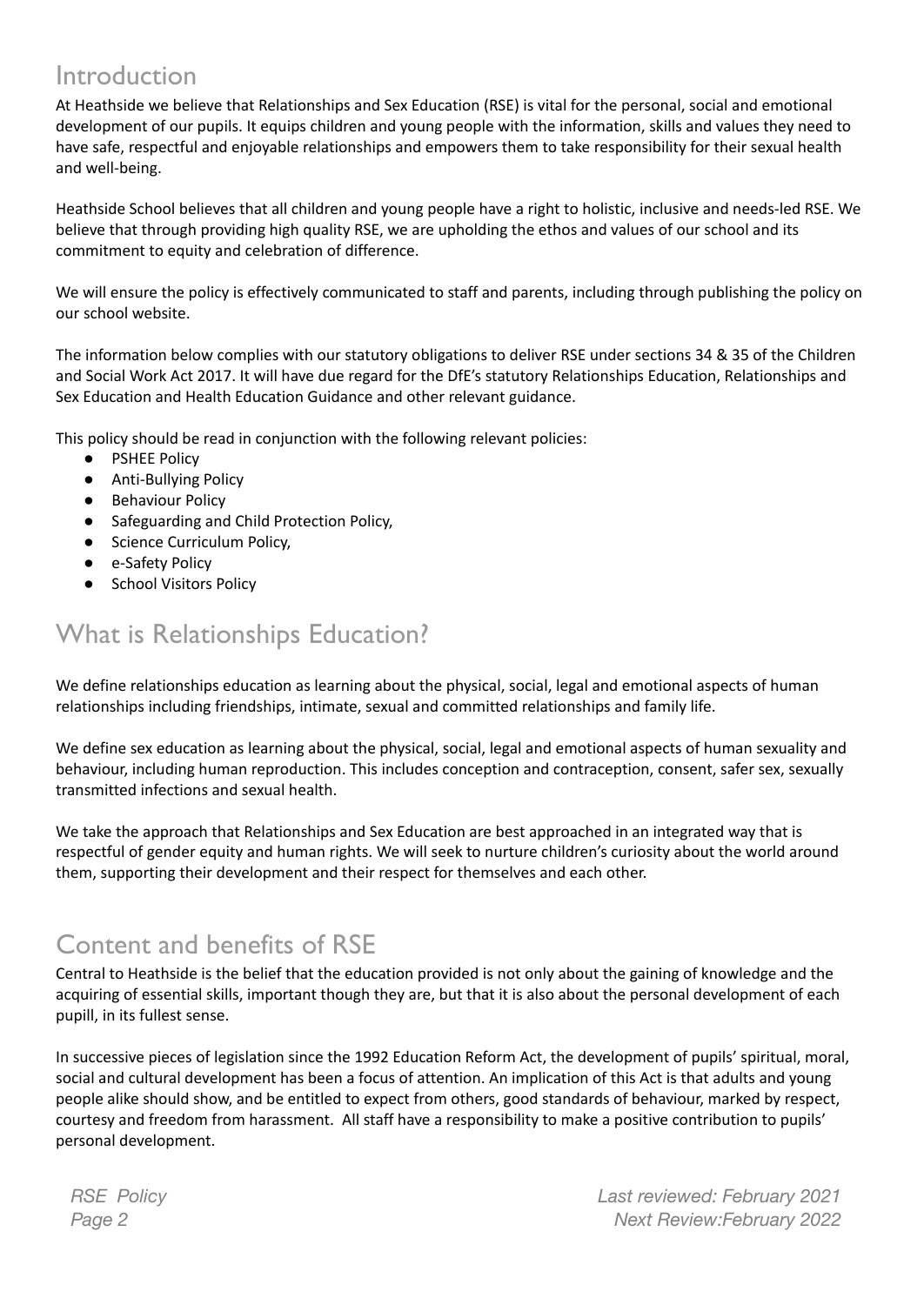# Aims

At Heathside we aim to not only cover the curriculum content outlined in the RSE Guidance, but to equip our pupils with the necessary knowledge and skills to build positive and respectful relationships online and in person. We seek to ensure that our curriculum gives pupils the knowledge, skills, attitudes and values that will help them to:  $f$ 

- realise their health (including sexual health), wellbeing and dignity  $f$
- $\bullet$  build self-esteem and self-worth f
- $\bullet$  explore and value their personal and sexual identity and the personal/sexual identities of others f
- understand family structures, committed relationships and the legal status of different types of long-term relationships f
- $\bullet$  understand and make sense of the real-life issues they are experiencing in the world around them f
- $\bullet$  manage and explore difficult feelings and emotions  $f$
- consider how their choices affect their own wellbeing and that of others  $f$
- $\bullet$  develop as informed and responsible citizens  $f$
- understand and ensure the protection of their rights throughout their lives.

We believe that high quality, comprehensive RSE does not encourage early sexual experimentation but in fact builds young people's confidence and self-esteem and helps them understand the reasons for delaying sexual activity. Evidence shows that effective RSE plays a role in behaviour change, including reducing unprotected or unwanted sex and reducing harmful behaviour, including sexual harassment and sexual violence.

#### Curriculum

RSE is delivered through a range of assemblies and curriculum areas but is specifically addressed through the schools PSHEE curriculum. This curriculum is developed by the PSHEE group in conjunction with the views of teachers, pupils and parents. In School we will meet the learning objectives and content outlined in the Relationships Education, Relationships & Sex Education and Health Education Guidance. All content will be delivered through a range of subjects including Science and PSHEE in a timely way and will be age and developmentally appropriate to meet the needs of our pupils, including those pupils with SEND.

Our scheme of work delivers the RSE curriculum in accordance with the the RSE Mapping document (Annexe A) which identifies the topics that are statutory and that parents cannot withdraw their child from and which lessons parents can withdraw their children from.

#### **Delivery**

RSE will be delivered by the PSHEE teachers and form tutors who will work closely with colleagues in related curriculum areas (Science, computing, PE) to ensure a holistic and joined up approach to what is taught in RSE. We also supplement learning through using a whole school approach and utilising time outside of the classroom, such as topics explored in school assemblies, through art and drama, school celebrations or events. RSE will address aspects of relationships and sex in an integrated way within a single topic. We also use external agencies where appropriate to deliver aspects of Relationships and Sex Education (see section below). The programme will be delivered in a non judgemental, factual way, using the correct medical terms where appropriate (for example when teaching about external body parts). School staff are expected to behave professionally at all times and are not expected to express their personal views or beliefs when teaching RSE.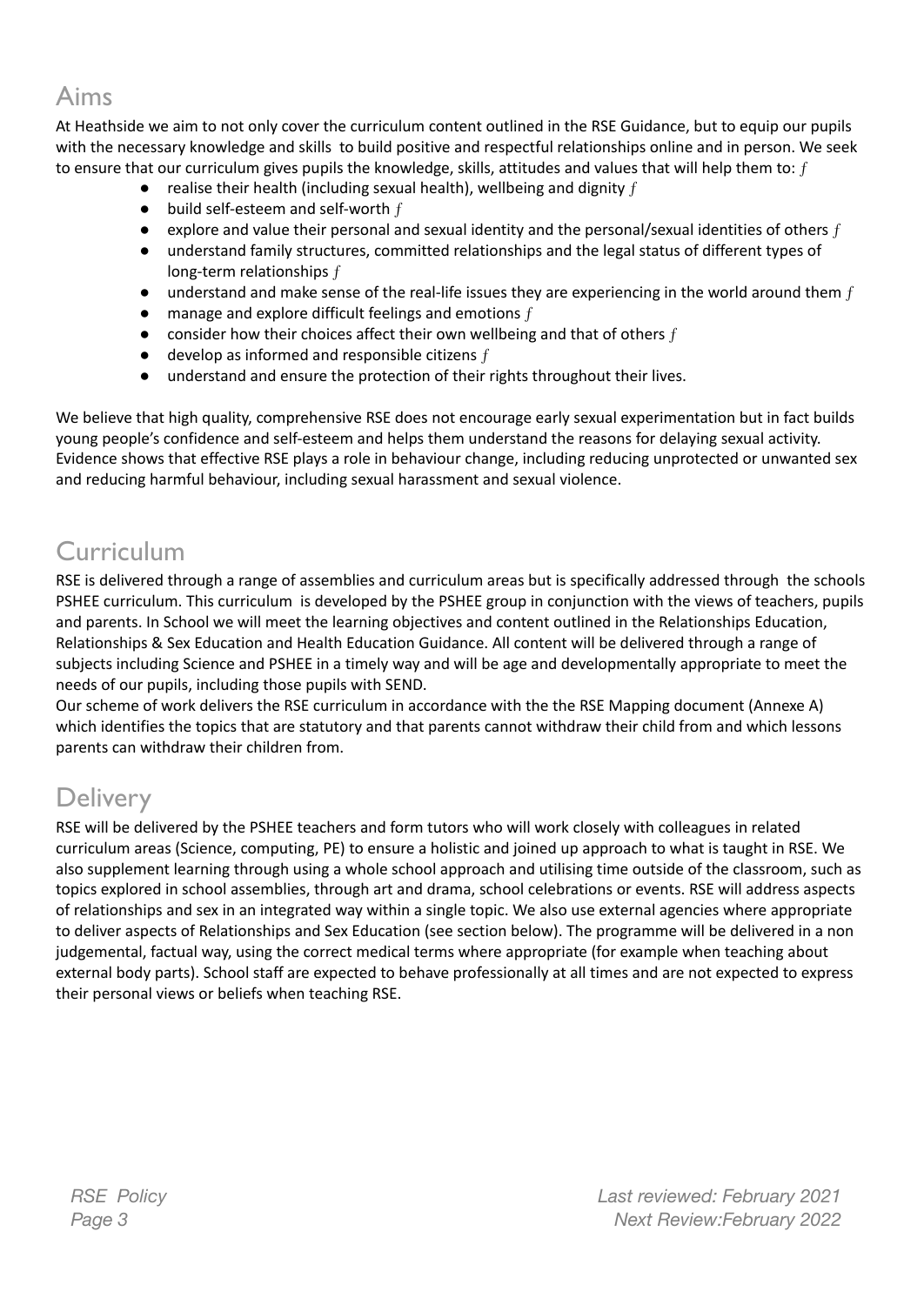# Pupil voice

Listening and responding to the views of young people will strengthen the policy, ensuring that it meets the needs of all pupils. *(DfE Guidance, p12)*

Pupil voice is central to the culture and ethos of Heathside. We use pupil voice to evaluate how relevant and engaging RSE is to children's lives. Throughout our RSE scheme of work we embed pupil voice practices to enable students to express their views on the range of topics and issues that RSE covers and to ensure that they listen to other opinions and evidence, reflect on their own perspectives and take a broader view. We want to ensure that all pupil voices are heard but that those views that are hurtful, offensive or exclusionary do not dominate and are addressed. We want to ensure a culture where human rights, social justice, inclusion and diversity are promoted and our teachers will use a range of strategies to promote open thoughts and dialogue such as the use of a thoughts box, or with older pupils perhaps big questions.

# Answering pupil questions

The school's policy should cover how the school handles [difficult] questions. Given ease of access to the internet, children whose *questions go unanswered may turn to inappropriate sources of information. (RSHE Guidance, p23)*

RSE explores a range of issues that may provoke questions from pupils. We view questions as a positive sign that pupils are engaged with what is being taught and feel able to express natural curiosities about themselves, their bodies and relationships with others. As much as possible, where a question is relevant to the whole class, we will answer it to the whole group. There may occasionally be the need to deal with a question outside of the classroom if it is not suitable for the entire class. Questions will always be answered in an age and developmentally appropriate way and take into account whether a parent/carer has requested their child to be removed from sex education lessons. School staff will not be expected to answer personal questions about themselves or to ask direct personal questions of their students that could make either party vulnerable. We believe that an open approach to answering questions prevents pupils from learning inaccurate or harmful information online or from peers and older students. We believe exploring issues with the whole class helps to reduce the stigma and shame that can surround some of the issues explored in RSE. Importantly, we believe that children are better protected from harm and abuse when they are able to discuss issues openly with trained professionals and in a safe environment.

#### Working with parents/carers

All schools should work closely with parents when planning and delivering these subjects. Schools should ensure that parents know what will be taught and when. (RSHE Guidance, p17) All schools must have in place a written policy for [...] RSE. Schools *must consult parents in developing and reviewing their policy. (RSHE Guidance, p11)*

We believe that the successful teaching of RSE involves parents/ carers and schools working together. We also believe that parents/ carers can play an important role in the RSE of their children through exploring discussions at home that have taken place in school.

Our RSE policy has been developed through consulting parents and carers. We work with parents/carers to ensure that they are aware of what we teach and when through the following methods:

- Presentations and open meetings with parents to outline the different aspects of the curriculum.
- School surveys are carried out to identify what are the best ways to engage with parents/carers and highlight where there is misinformation/ lack of clarity/ questions about the curriculum as well as to identify barriers to engagement.
- Curriculum guides
- Headteacher surgeries

We may also share examples of some of the key resources we use with parents/carers to reassure them of the content and to enable them to continue the conversations started in class at home.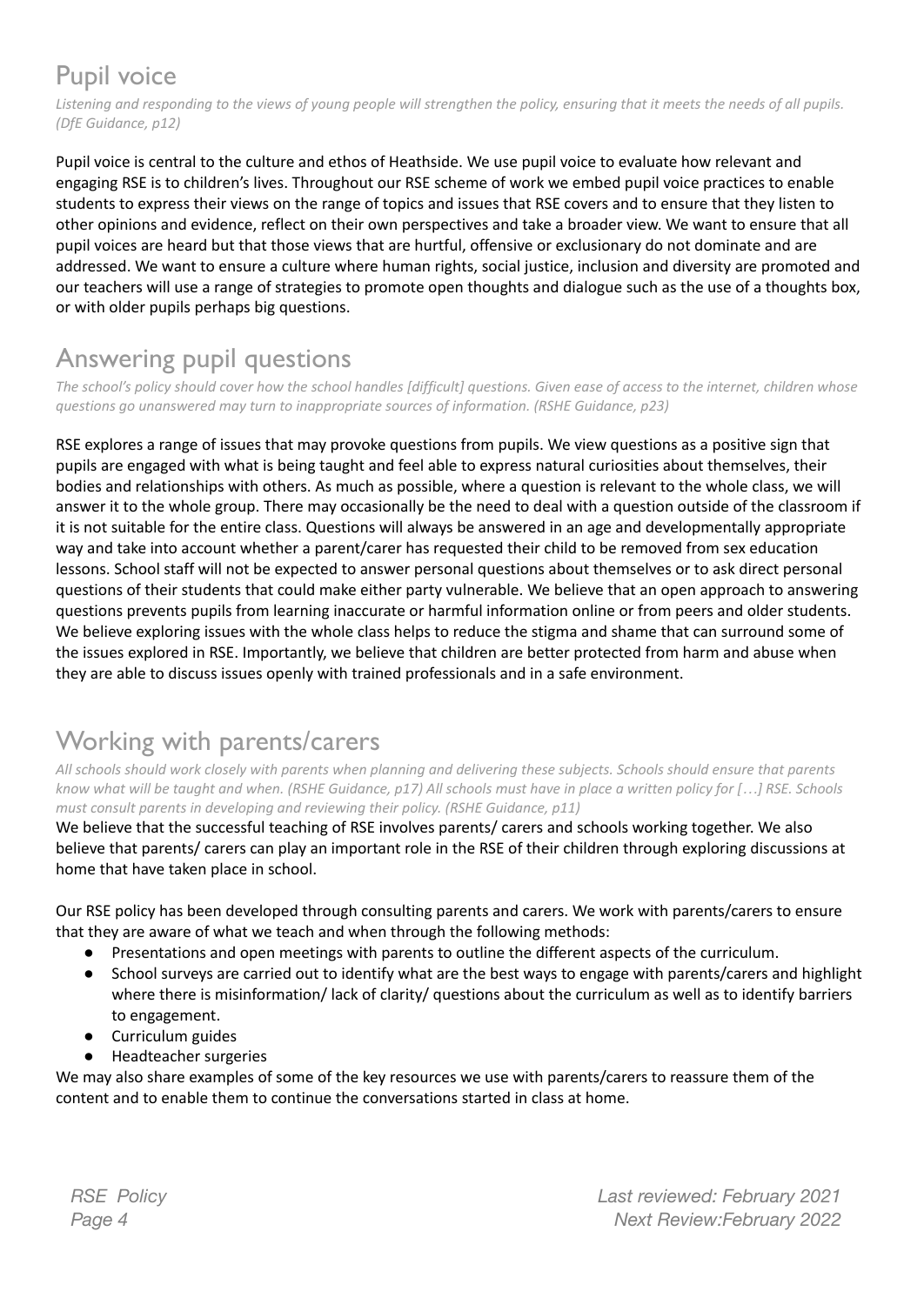# The right to withdraw from RSE

All schools should work closely with parents [...] and clearly communicate the fact that parents have the right to request that their child be withdrawn from some or all of sex education delivered as part of statutory RSE. (RSHE Guidance, p17)

- As outlined within the Statutory Guidance, parents/carers have the right to request their child be withdrawn from all or part of sex education lessons that are delivered as part of PSHEE.
- Parents/carers do not have a right to withdraw their child from Relationships Education.
- Parents/carers do not have the right to withdraw their child from any sex education delivered as part of the Science curriculum.
- Parents do not have the right to withdraw their child from Health Education.
- All children will have the right to opt into sex education three terms before they turn 16 and the school will make arrangements for this to happen. In practice, this means that when a child turns 15 they have the right to be taught sex education if they want to.

Although parents/carers have the right to request to withdraw their child from any or all of sex education as part of Relationships Education, it is our aim to encourage parents to see the value of RSE learning and its contribution to keeping children safe, developing their emotional, social and physical wellbeing and for promoting equality and social justice. Should a parent decide that they do not wish their child to take part in any of these lessons, we would ask that they first speak to the headteacher to discuss their concerns. The headteacher will discuss the request with the parent/carer to fully understand and address any concerns/objections to the content of the curriculum. If parents/carers do decide to withdraw their child, they should inform the headteacher in writing and the school will keep a record of this. Except in exceptional circumstances, we will respect the parents' request to withdraw their child up to and until three terms before the child turns 16. After that point, if the child wishes to receive sex education rather than be withdrawn, the school will make arrangements to provide the child with sex education during one of those terms. We will remind parents annually that the request to withdraw is still in place and invite them to confirm whether they still want it.

To identify which areas of the curriculum fall within each of the above categories, Please see Annexe A.

#### Working with visitors and external agencies

Working with external organisations can enhance delivery of these subjects, bringing in specialist knowledge and different ways of engaging with young people [...] It is important to agree how confidentiality will work in any lesson and that the visitor *understands how safeguarding reports should be dealt with in line with school policy. (RSHE Guidance, p18)*

From time-to-time the school may invite external experts and visitors to deliver parts of our RSE scheme of work. External visitors will be selected in order to enrich and supplement our RSE by bringing particular skills, methods and expertise to the classroom and the whole school. External visitors may include First aid trainers, representatives of charities and support bodies and other experts. A teacher will always be present throughout these lessons so as to build on the pupil's learning after the session/s as well as answer any questions the pupils may subsequently have. Any external visitor will be expected to comply with this policy and other related policies, including the school's Safeguarding and child protection policy.

We will also ensure that:  $f$ 

- There is appropriate planning, preparatory and follow up work for the session.  $f$
- The visitor understands the cohort of children involved, including the different ability levels and diversities in identities across protected characteristics.
- They will also be made aware of any specific issues relating to child protection.

#### Safeguarding and child protection